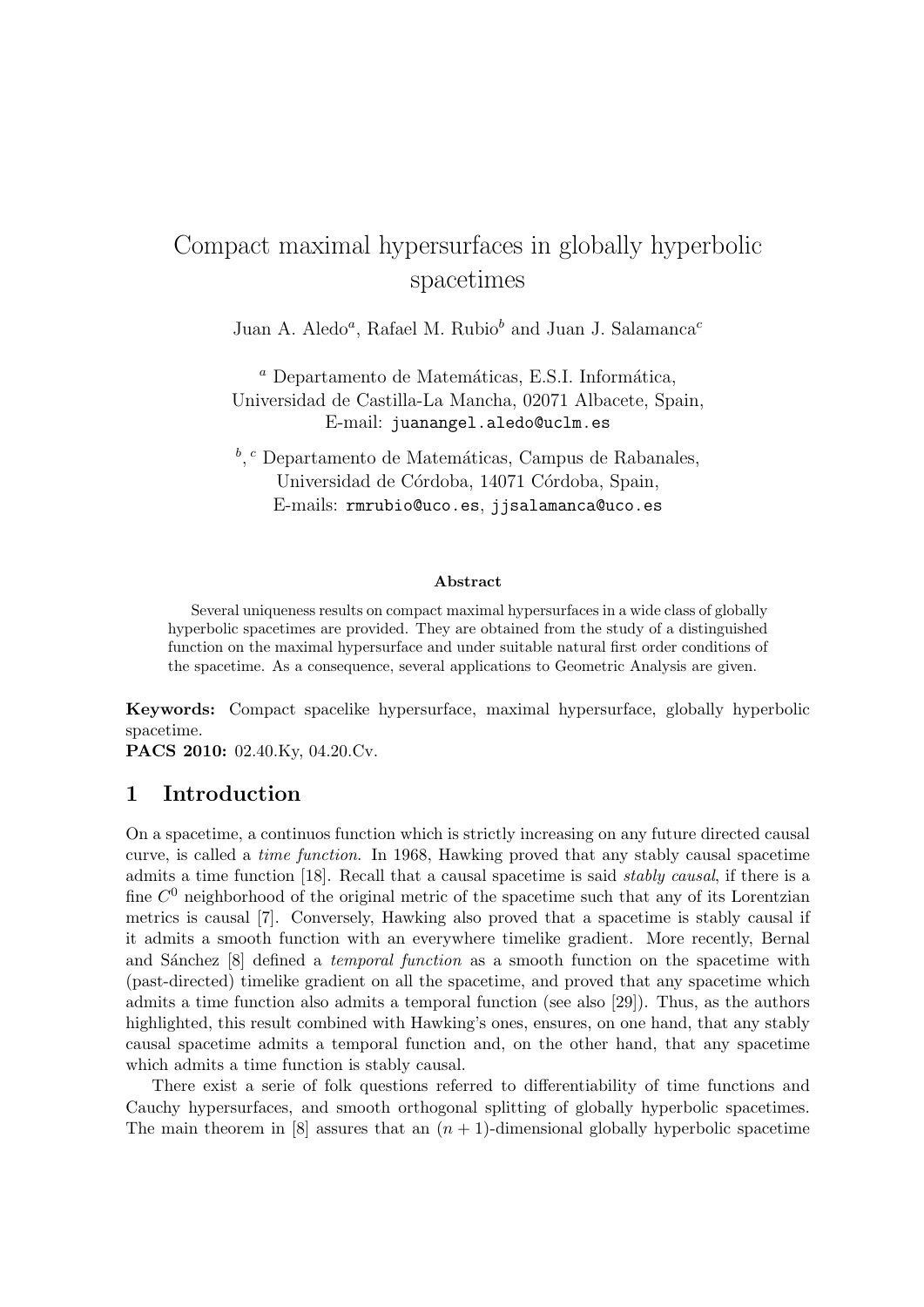M is isometric to a smooth product manifold

$$
\mathbb{R}\times S\,,\quad \overline{g}=-\beta d\mathcal{T}^2+\hat{g},
$$

where S is a smooth spacelike Cauchy hypersurface,  $\mathcal{T} : \mathbb{R} \times \mathcal{S} \to \mathbb{R}$  the natural projection,  $\beta: \mathbb{R} \times S \to (0, \infty)$  a smooth function, and  $\hat{q}$  a 2-covariant symmetric tensor field on  $\mathbb{R} \times S$ , satisfying:

i)  $\nabla \mathcal{T}$  is timelike and past-pointing on all M.

ii) Each hypersurface  $S_T$  at constant T is a Cauchy hypersurface, and the restriction  $\hat{g}_{\tau}$ of  $\hat{g}$  to  $\mathcal{S}_{\mathcal{T}}$  is a Riemannian metric.

iii) The radical of  $\hat{g}$  at each  $w \in \mathbb{R} \times S$  is  $Span \nabla \mathcal{T}$  at w.

If we denote by  $\pi<sub>S</sub>$  the canonical projection on S, which is a diffeomorphism restricted to each level hypersurface  $S_T$ , via  $\pi_s$  we can give an one-parameter family of Riemannian metrics  $g_{\tau}$  on the differentiable manifold  $S$ .

Inspired in all these facts, we consider a natural family of globally hyperbolic spacetimes which provides a kind setting for studying maximal hypersurfaces.

Consider a differentiable manifold F, an open interval  $I \subset \mathbb{R}$  and an one-parametric family  ${g_t}_{t\in I}$  of Riemannian metrics on F, i.e., a smooth map  $\Lambda: I \times F \to T_{0,2}(F)$ , where  $T_{0,2}(F)$ denotes the fiber bundle of 2-covariant tensors on F, such that  $\Lambda_t : F \to T_{0,2}(F)$  is a positive definite metric tensor for all  $t \in I$ . The product manifold  $M = I \times F$  can be endowed with the Lorentzian metric given at each point  $(t, p) \in I \times F$  by

$$
\overline{g} = \beta \pi_I^*(-dt^2) + \pi_F^*(g_t) \quad (\overline{g} = -\beta dt^2 + g_t \text{ in short}), \tag{1}
$$

where  $\pi_I$  and  $\pi_F$  denote the canonical projections onto I and F, respectively, and  $\beta \in$  $C^{\infty}(I \times F)$  is a positive function.

We will say that a spacetime is *orthogonal-splitted*, if it is isometric to a spacetime  $(M, \overline{g})$  $-\beta dt^2 + q_t$ ). Observe that every orthogonal-splitted spacetime is stably causal.

Maximal hypersurfaces play a relevant role in General Relativity and Lorentzian Geometry by several reasons. Among them, it should be emphasized that this class of hypersurfaces are important tools in the analysis of the Cauchy problem with the purpose of dealing with simpler constraint equations or solve them (see [13], [14] and [15, Chap. VI]). Also, in the proof of positivity of gravitational mass, maximal hypersurfaces appear as useful geometric objects (see [31]). Furthermore, they describe the transition between expanding and contracting phases of the universe, in some relevant cases [9]. A complete summary of reasons justifying the importance of maximal (and constant mean curvature) hypersurfaces in General Relativity can be found in [21].

From a mathematical point of view, the maximal hypersurfaces arise naturally as critical points of the n-dimensional area functional for compactly supported normal variations. A global and motivating result concerning maximal hypersurfaces is the Calabi-Bernstein theorem. This theorem asserts that the only complete maximal hypersurfaces in the Lorentz-Minkowski spacetime,  $\mathbb{L}^n$ , are the spacelike hyperplanes. This fact was proved by Calabi [11] for  $n \leq 4$ , and extended to arbitrary dimension by Cheng and Yau [12]. In another spacetimes, the problem of characterizing maximal hypersurfaces has become a research topic of a great interest. For instance, in [10] Brill and Flaherty replaced the Minkowski spacetime with a spatial closed universe, and proved uniqueness at large by assuming  $Ric(z, z) > 0$  for all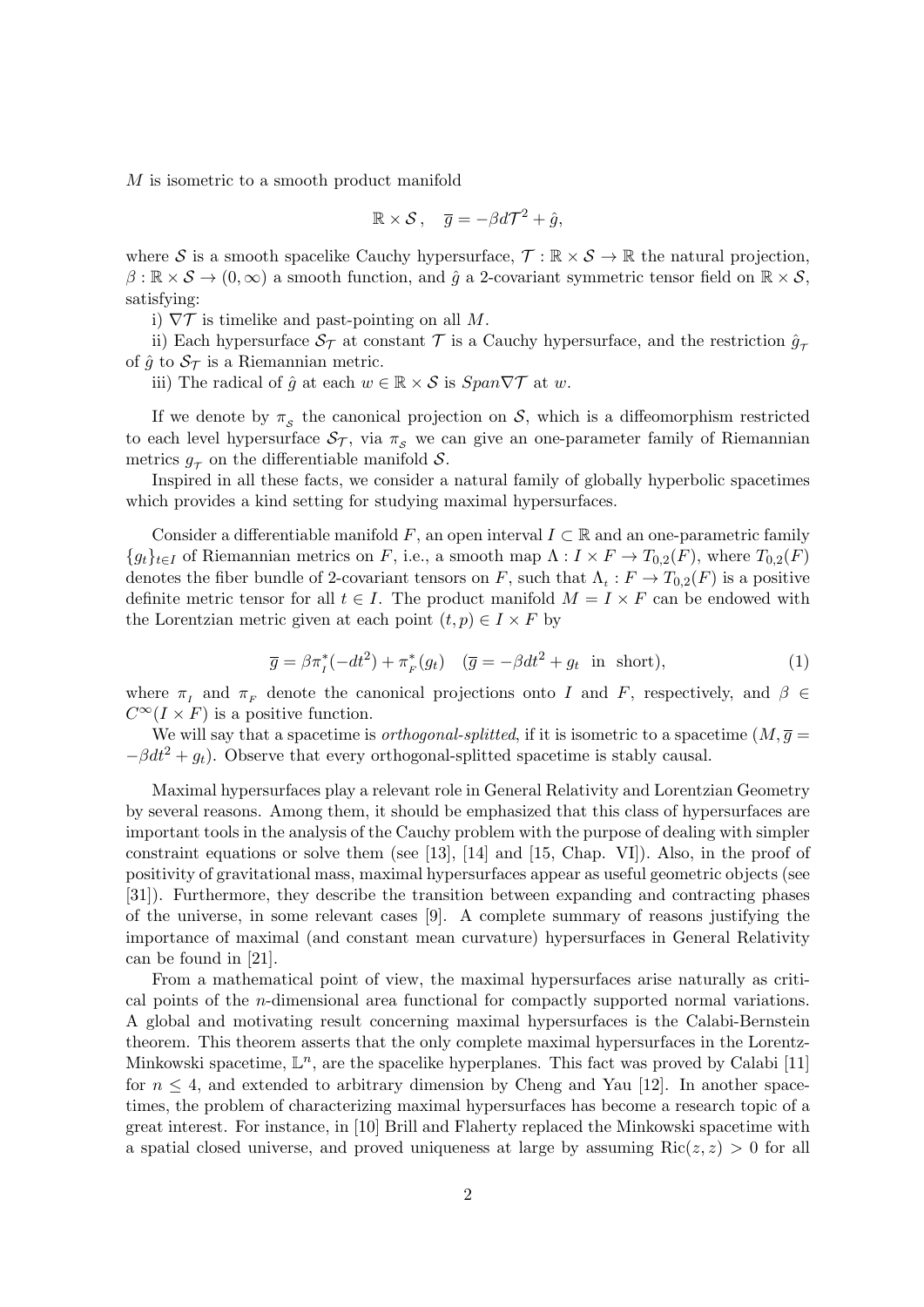timelike vectors  $z$  (ubiquitous energy condition). In [21], this energy condition was relaxed by Marsden and Tipler to include, for instance, non-flat vacuum spacetimes. On the other hand, Bartnik [6] proved very general existence theorems and, consequently, he claimed that it would be useful to find new satisfactory uniqueness results. More recently, in [5] Alías, Romero and Sánchez proved new uniqueness results in the class of spatially closed generalized Robertson-Walker spacetimes (which includes the spatially closed Robertson-Walker spacetimes), under the Temporal Convergence Condition. Moreover, in [4] Alías and Montiel improved some of these results and, employing a generalized maximum principle due to Omori [22] and Yau [33], gave a general uniqueness result for the case of complete constant mean curvature spacelike hypersurfaces under certain boundedness of the Ricci curvature. Finally, in [26] Romero, Rubio and Salamanca obtained uniqueness results in the maximal case for spatially parabolic generalized Robertson-Walker spacetimes, which are open models whose fiber have a parabolic universal Riemannian covering (see [26] and [27]). Recall that a generalized Robertson-Walker (GRW) spacetimes, introduced in [5], is given by the product manifold of an interval of the real line, I, and a Riemannian manifold  $(F, g_F)$  furnished with the Lorentzian metric  $\bar{g} = -dt^2 + f^2 g_F$ , where  $f: I \longrightarrow (0, \infty)$  is a smooth function. Another rencent results about uniqueness of constant mean curvature spacelike complete (maximal and of constant mean curvature) hypersurfaces in GRW spacetimes can be found in  $[1], [2],$ [24] and [28].

The main aim of this work is to study uniqueness of compact maximal hypersurfaces in orthogonal-splitted spacetimes which satisfy certain natural first order conditions, in particular avoiding curvature assumptions. Thus, in Proposition 1 a characterization of orthogonalsplitted spacetimes which admit a compact spacelike hypersurface (i.e., the spacetime is spatially closed) is provided. We also prove that, under certain natural hypotheses, the compact maximal hypersurfaces must be level hypersurfaces of the time function.

In Section 3, we assume certain homogeneity in the expansive or contractive behavior of the orthogonal-splitted spacetime. More specifically, for each  $v \in T_qF$ ,  $q \in F$ , denote by  $\tilde{v}$  the lift of v on the integral curve  $\alpha_q(s) = (s, q) \in I \times F$ . We say that the spacetime  $(M, \overline{g})$  is non-contracting in all directions if  $\partial_t \beta \leq 0$  and  $\partial_t \overline{g}(\tilde{v}, \tilde{v}) \geq 0$ , for all  $q \in F$  and  $v \in T_qF$ . Analogously, we say that the spacetime is non-expanding in all directions if the previous inequalities are reversed. Observe that the spacetime is non-contracting (resp. nonexpanding) if and only if  $\mathcal{L}_{\partial_t \overline{g}}$  is semi-definite positive (resp. semi-definite negative), where  $\mathcal L$  denotes the Lie derivative.

If we consider the observer field  $U = \frac{1}{\sqrt{2}}$ ler the observer field  $U = \frac{1}{\sqrt{\beta}} \partial_t$ , the proper time  $\tau$  of the observers in U is given by  $d\tau = \sqrt{\beta} dt$ . As a consequence, the assumption  $\partial_t \beta \leq 0$  (resp.  $\partial_t \beta \geq 0$ ) assures that the rate of change (acceleration) of the proper time with respect to the time function t is non-increasing (resp. non-decreasing). Observe also that the Lorentzian length  $| \partial_t | = -\sqrt{\beta}$ is non-decreasing (resp. non-increasing) along the integral curves of  $\partial_t$ . All these physical interpretations can be considered locally.

On the other hand, the spacelike assumption  $\partial_t \overline{q}(\tilde{v}, \tilde{v}) > 0$  (resp.  $\partial_t \overline{q}(\tilde{v}, \tilde{v}) < 0$ ), guarantees that an observer in  $U$  measures non-contraction (resp. non-expansion) in all directions of its physical space.

There are many important examples of orthogonal-splitted spacetimes satisfying these conditions. For instance, any standard static spacetime  $M = I \times F$ ,  $\bar{g} = -\beta dt^2 + g$ , being  $\beta: F \longrightarrow (0, \infty)$  a smooth function, clearly obeys our assumptions. Also a GRW spacetime satisfies the imposed conditions whenever the derivative  $f'$  of the warping function is signed.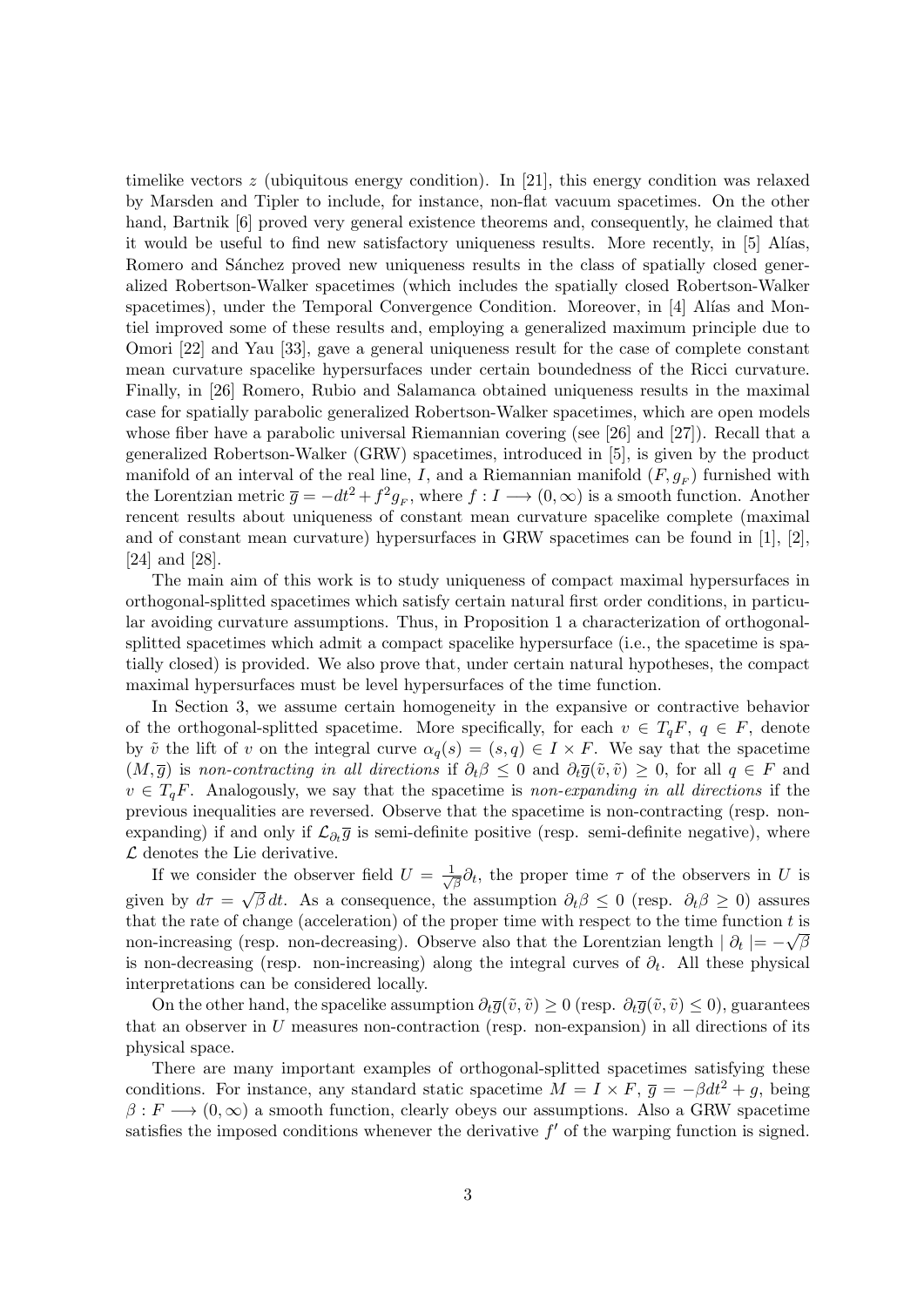As a last example, let us consider the differentiable manifold  $M = I \times F$  endowed with Lorentzian metric  $\bar{g} = -\beta(t)dt^2 + f(t)g_F$ , where  $g_F$  is a Riemannian metric on F. We can rewrite this metric as  $\overline{g} = -d\tau^2 + f(t(\tau))g_F$ . If we assume  $f'(t) \geq 0$ ,  $f''(t) \geq 0$  and  $\beta'(t) \leq 0$ , then the spacetime M favors to model an accelerated expanding universe.

Our first uniqueness result is enunciated as follow (see Section 3).

Let  $(M^n, \overline{g})$ ,  $n \geq 3$ , be an orthogonal-splitted spacetime. Suppose that  $(M, \overline{g})$  is non-contracting (or non-expanding) in all directions. Then each compact maximal hypersurface in M must be a leaf of the foliation orthogonal to the vector field  $\partial_t$ , that is, a level spacelike hypersurface of the temporal function t.

Some nice consequences are analized, and several applications to relevant class of spacetimes are provided.

In Section 4, we consider a change on the expansive (or contractive) behavior of the spacetime. In particular, we assume that there exists an instant  $t_0$  of the temporal function such that the region of the spacetime  $t < t_0$  is non-contracting in all directions, while the region  $t > t_0$  is non-expanding in all directions. The level hypersurface  $t = t_0$  will be called a level transition spacelike hypersurface. Then, we prove the following:

Let  $(M^n, \overline{g})$ ,  $n \geq 3$ , be an orthogonal-splitted spacetime which has a level spacelike transition hypersurface. Then every compact maximal hypersurface in M must be a level spacelike hipersurface.

Finally, Section 5 is devoted to present some applications to Geometric Analysis.

# 2 Preliminaries

Let  $(M, \overline{g})$  be an  $n + 1$ -dimensional orthogonal-splitted spacetime  $(n \geq 2)$ . An immersion  $x : S \to M$  of an *n*-dimensional connected manifold S into M is said to be *spacelike* if the induced metric  $g$  on  $S$  is Riemannian. In this case, we will refer to  $S$  as a spacelike hypersurface. For each spacelike hypersurface S in M we can take  $N \in \mathfrak{X}^{\perp}(S)$  as the only globally unitary timelike vector field normal to  $S$  in the same time-orientation of the vector field  $-\partial_t$  (i.e., such that  $\overline{g}(N, -\partial_t) < 0$ ). From the Lorentzian metric (1), it follows that  $\overline{g}(N, \partial_t) = \sqrt{\beta} \cosh \theta$ , where  $\theta$  is the *hyperbolic angle* between S and  $-\partial_t$  at any point of S (see, for instance, [23, Prop. 5.30]). We will denote by  $\tilde{t}$  the function  $\pi_I \circ x$  on S, where  $\pi_I$ is the projection of M onto the time-coordinate factor.

Along this paper, the leaves of the foliation orthogonal to the vector field  $\partial_t$  are also called *level spacelike hypersurfaces*. Note that a spacelike hypersurface  $S$  is contained in a level spacelike hypersurface if and only if the function time  $t$  is constant on  $S$ .

Let  $\partial_t^{\top} := \partial_t + \overline{g}(N, \partial_t)N$  be the tangential component of  $\partial_t$  along S. It is easy to see that

$$
\nabla \tilde{t} = -\frac{1}{\beta} \partial_t^{\top} , \qquad (2)
$$

where  $\nabla$  denotes the gradient on S.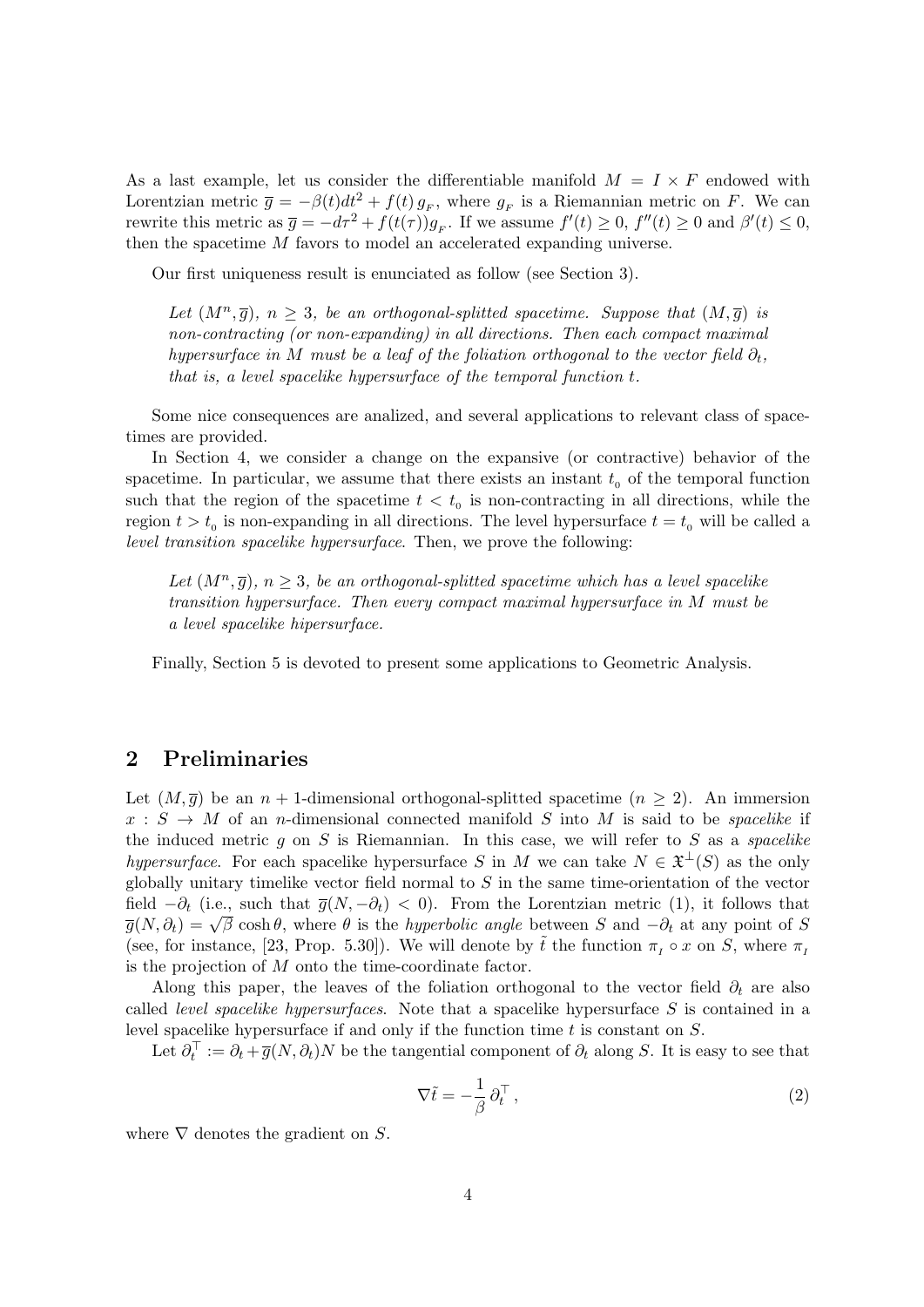From the Gauss and Weingarten formulas associated with the immersion  $x$ , we have

$$
\overline{\nabla}_X Y = \nabla_X Y - g(AX, Y)N,
$$

for all  $X, Y \in \mathfrak{X}(S)$ , where  $\nabla$  and  $\overline{\nabla}$  are the Levi-Civita connections of S and M, respectively, and  $A$  is the shape operator associated to  $N$ ,

$$
AX:=-\overline{\nabla}_XN.
$$

Recall that the *mean curvature function* relative to N is given by  $H := -(1/n)\text{tr}(A)$ . A spacelike hypersurface is called *maximal* provided that  $H = 0$ . It is easy to check that a level spacelike hypersurface has mean curvature

$$
nH = \frac{1}{\sqrt{\beta}} \overline{\text{div}}(\partial_t) - \frac{1}{2\beta^{3/2}} \partial_t \beta.
$$
 (3)

Thus, a a level spacelike hypersurface  $\{t = t_0\}$ , will be maximal if it satisfies the equation

$$
\frac{1}{\sqrt{\beta}}\overline{\text{div}}(\partial_t) - \frac{1}{2\beta^{3/2}}\partial_t\beta = 0,
$$
\n(4)

at  $t_0$ .

On the other hand, a maximal hypersurface is a critical point of the volume variation of a certain family of hypersurfaces (see [20]). Indeed, let  $x : S \longrightarrow M$  be an isometric compact spacelike hypersurface immersed into the spacetime  $M$ . We shall indistinctly speak of  $S$  and its image if no confusion arises. Let  $\omega_s$  be the canonical volume element of S with respect to the induced metric  $g$ . The *n*-volume of  $S$  is given by

$$
V_S = \int_S \omega_S.
$$

Next, let us calculate the variation of  $V_S$  and  $\omega_s$  when we perform a deformation of the hypersurface S. Let  $\xi$  be a differentiable vector field defined on a neighbourhood of  $x(S)$ . Then,  $\xi$  generates a one-parameter group  $\{\varphi_s\}_{s\in J}$  of local transformations, where s is the canonical parameter and  $J \subset \mathbb{R}$  an open interval containing  $s = 0$ . We can define a oneparameter family of isometric immersions of hypersurfaces  $x_s : S \longrightarrow M$  given by  $x_s = \varphi_s \circ x$ . Observe that, in particular,  $x_0 = x$ . Let us also denote by  $\omega_s$  the corresponding canonical *n*-volume element for each  $x_s$ , being  $\omega_0 \equiv \omega_s$ . Then, a standard calculation leads to

$$
\frac{dV_{x_s}}{ds}(0) = \int_S (\overline{\text{div}}\xi + \overline{g}(\xi, \vec{H})) \,\omega_0,
$$

where  $\overline{\text{div}}$  stands for the divergence operator of  $(M, \overline{q})$ . In particular, if S is maximal then from the Gauss theorem it follows that  $\frac{dV_{x_s}}{ds}(0) = 0$ .

# 3 Spacetimes with homogeneity in its expanding-contracting behavior

First of all, we study conditions under which an orthogonal-splitted spacetime  $(M = I \times F, \overline{q})$ admits a compact spacelike hypersurface. Observe that if  $F$  is compact, then the spacetime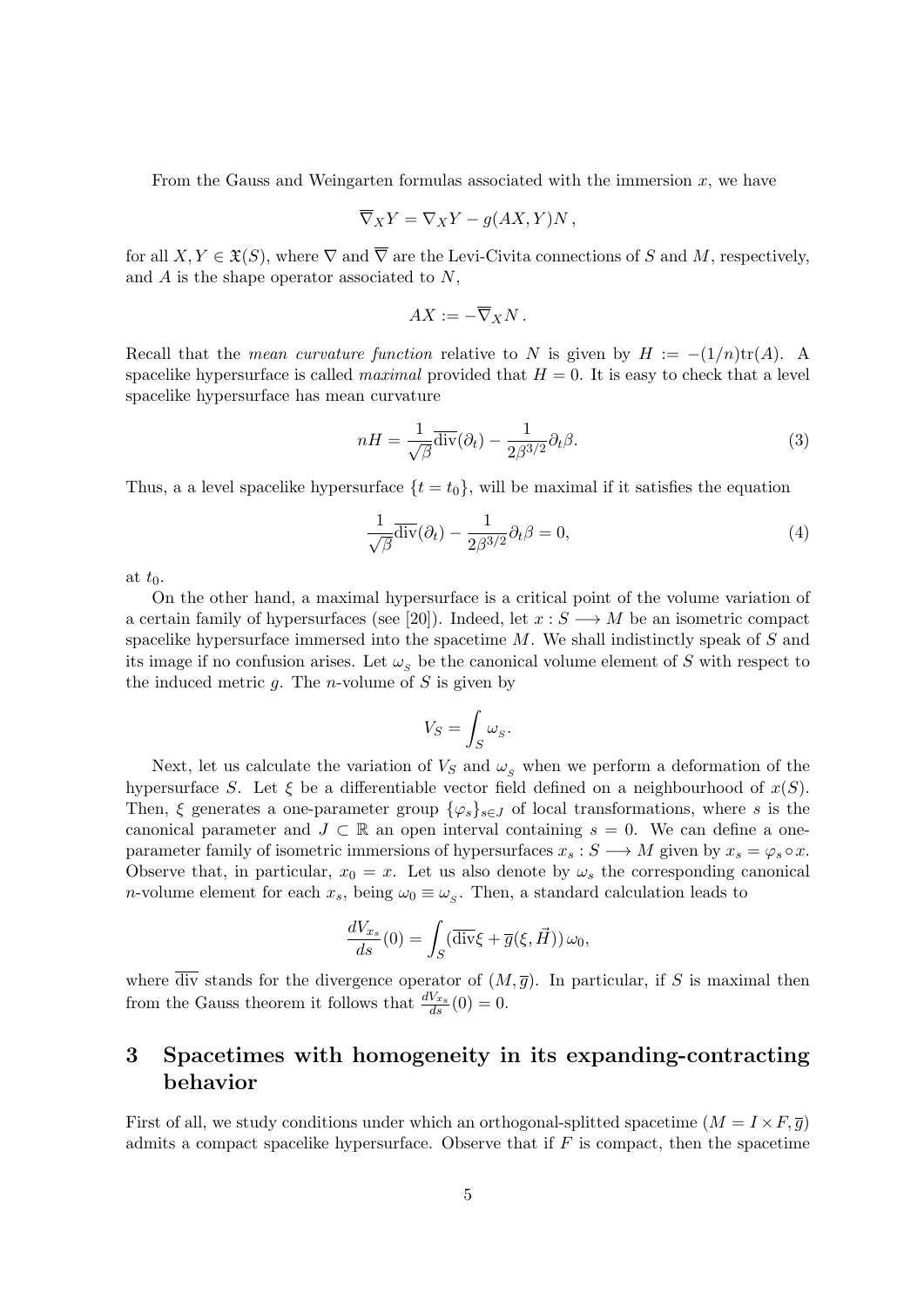is spatially closed. Moreover, the converse also holds, as the following reasoning shows. Let  $S$ be a (connected) compact hypersurface in the spacetime M and  $[t_0, t^0] \subset I$  a closed interval such that  $\pi_I(S) = [t_0, t^0]$ . Consider the canonical projection  $\pi_F : S \longrightarrow F$ .

Let TU be the fibre bundle of unitary tangent vectors on S. Then, for all  $u \in TU$  we have

$$
g(u, u) \le g_{\pi_I(u)}(d\pi_F(u), d\pi_F(u)) = B(t, u)g_{t_0}(d\pi_F(u), d\pi_F(u)),
$$

where  $B(t, u)$  is a smooth function defined on the compact interval  $[t_0, t^0] \times TU$ . If we denote by  $\overline{B}$  the maximum of  $B(t, u)$ , we have

$$
g(v, v) \le \overline{B}g_{t_0}(d\pi_F(v), d\pi_F(v)).
$$

As a direct consequence the map  $d\pi_F$  is a local dipheomorfism and, making use of [16, Lemma 3.3, Chap. 7, we conclude that  $\pi_F$  is a covering map.

**Proposition 1** i) If an orthogonal-splitted spacetime  $(I \times F, \overline{g})$  admits a compact spacelike hypersurface, then F is compact.

ii) Moreover, if the universal Riemannian covering of  $F$  is compact and  $S$  is a complete spacelike hypersurface such that the function  $B(t, u)$ , with  $t \in \pi_I(S)$  and  $u \in TU$ , is bounded, then S is compact.

This result properly extends [5, Prop. 3.2] to a wider family of spacetimes. Obviously, an orthogonal-splitted spacetime admitting a compact spacelike hypersurface is globally hyperbolic.

In order to obtain our results, next we develop a formula based on the computation of the Laplacian of the function  $\tilde{t}$  on a maximal hypersurface S immersed in a orthogonal-splitted spacetime  $(M, \overline{g})$ . From (2), a straightforward computation leads to

$$
\Delta \tilde{t} = \frac{1}{\beta^2} \partial_t^{\top} (\beta) - \frac{1}{\beta} \operatorname{div} (\partial_t^{\top}), \qquad (5)
$$

where  $\Delta$  and div denote the Laplacian and divergence operators of the  $(S, q)$ . Now, we can write

$$
\operatorname{div}(\partial_t^\top) = \overline{\operatorname{div}}(\partial_t) + \overline{\operatorname{div}}(\overline{g}(N, \partial_t)N) + \overline{g}(\overline{\nabla}_N \partial_t, N),
$$

where  $\overline{\text{div}}$  denote the divergence operator of the spacetime. Since the hypersurface is maximal, we obtain

$$
\operatorname{div}(\partial_t^\top) = \overline{\operatorname{div}}(\partial_t) + \overline{g}(\overline{\nabla}_N \partial_t, N). \tag{6}
$$

The term  $\overline{\text{div}}(\partial_t)$  has a geometrical interpretation and, in fact, it can be written in terms of a certain volume function. To see that, let us take  $\Omega$  the canonical Lorentzian volume element of the spacetime ([23], [3]). Then, making use of the Cartan's theorem it follows

$$
d \circ i_{\partial_t} \Omega = \overline{\text{div}}(\partial_t) \Omega \, .
$$

Consider the level spacelike hypersurface  $\{t = t_0\}$ ,  $t_0 \in I$ , and let  $\omega_0$  be the canonical Riemannian volume element on  $(F, g_{t_0})$ . Since the spacetime M is orthogonal-splitted, then  $\Omega = \sqrt{\beta}dt \wedge \text{Vol}_{\text{slice}}(t)\omega_0$ , where the function  $\text{Vol}_{\text{slice}}(t)$  satisfies that  $\text{Vol}_{\text{slice}}(t)\omega_0 = \omega_t$ ,  $\omega_t$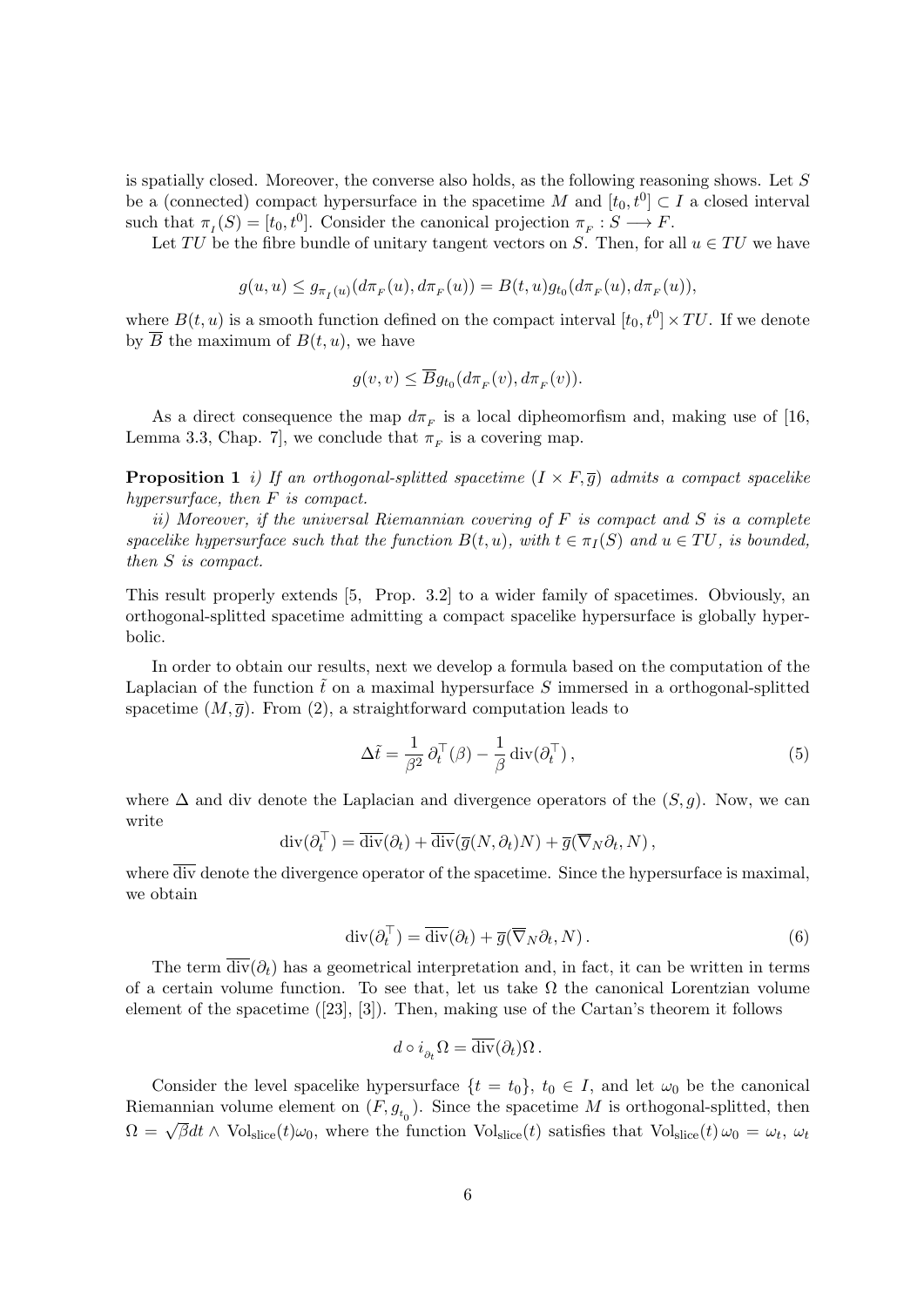being the canonical Riemannian volume element of the (Riemannian) manifold  $(F, g_t)$ . Hence, we have

$$
\overline{\text{div}}(\partial_t) = \partial_t \log \text{Vol}_{\text{slice}} + \frac{1}{2} \frac{\partial_t \beta}{\beta} \,. \tag{7}
$$

On the other hand, if we write the normal vector  $N$  as

$$
N = -\frac{\cosh \theta}{\sqrt{\beta}} \partial_t + N^F,
$$

where  $\overline{g}(N^F, \partial_t) = 0$ , then

$$
\overline{g}(\overline{\nabla}_N \partial_t, \partial_t) = \frac{\cosh^2 \theta}{\beta} \overline{g}(\overline{\nabla}_{\partial_t} \partial_t, \partial_t) + \frac{\cosh \theta}{\beta} \{ \overline{g}(\overline{\nabla}_{\partial_t} \partial_t, N^F) + \overline{g}(\overline{\nabla}_{N^F} \partial_t, \partial_t) \} + \overline{g}(\overline{\nabla}_{N^F} \partial_t, N^F).
$$

Let  $p \in S$  be such that  $N^F(p) \neq 0$  and take coordinates  $(\mathcal{U}, (t \equiv x_0, x_1, \ldots, x_n))$  around p in the product manifold  $I \times F$ , such that  $N^F = \partial_{x_1}$  on  $S \cap U$ . Then, from the equality which determines the Christoffel symbols for a coordinate system, we have

$$
\overline{g}(\overline{\nabla}_{\partial_t}\partial_t, N^F) = -\frac{1}{2} \partial_{x_1} \overline{g}(\partial_t, \partial_t)
$$

and

$$
\overline{g}(\overline{\nabla}_{N^F} \partial_t, \partial_t) = \frac{1}{2} \partial_{x_1} \overline{g}(\partial_t, \partial_t).
$$

Furthermore,

$$
\overline{g}(\overline{\nabla}_{N^F} \partial_t, N^F) = \frac{1}{2} \partial_t \overline{g}(\partial_{x_1}, \partial_{x_1}).
$$

Now, using (6) and (7) we get

$$
\overline{g}(\overline{\nabla}_N \partial_t, N) = -\frac{\cosh^2 \theta}{2\beta} \partial_t \beta + \frac{1}{2} \partial_t \overline{g}(\partial_{x_1}, \partial_{x_1}).
$$

Finally, from (5) we arrive to

$$
\Delta \tilde{t} = \frac{1}{\beta^2} \partial_t^{\top} \beta - \frac{1}{\beta} \left[ \partial_t \log \mathrm{vol}_{\mathrm{slice}} - \frac{1}{2} \frac{\sinh^2 \theta}{\beta} \partial_t \beta + \frac{1}{2} \partial_t \overline{g} (\partial_{x_1}, \partial_{x_1}) \right]. \tag{8}
$$

Now, assuming that the spacetime has dimension greater or equal than 4, we can consider, on S, the metric  $\tilde{g} = \beta^{2/(n-2)}g$  pointwise conformal to the induced one g. In terms of this new metric, the equation (8) changes to

$$
\tilde{\Delta}\tilde{t} = -\beta^{-n/(n-2)} \left[ \partial_t \log \mathrm{vol}_{\mathrm{slice}} - \frac{1}{2} \frac{\sinh^2 \theta}{\beta} \partial_t \beta + \frac{1}{2} \partial_t \overline{g} (\partial_{x_1}, \partial_{x_1}) \right]. \tag{9}
$$

Therefore, if the spacetime is non-contracting or non-expanding in all directions, then for each point  $q \in S$  such that  $N^F \neq 0$  there exists an open neighborhood where  $\tilde{\Delta} \tilde{t}$  have the same sign. Observe that the term  $\partial_t \log \text{vol}_{\text{slice}}$  can be physically interpreted as the increase or decrease of the local volume of the physical space for an observer in  $U$ .

On the other hand, let  $q' \in S$  be a point where  $N^F(q') = 0$  and assume that there is no an open set  $V \in S$ , with  $q' \in V$ , such that  $N^F(p) = 0$  for all  $p \in V$ . As a consequence, we can take a sequence  $\{q_n\}_{n=1}^{\infty}$  in V such that  $\lim_{n\to\infty} q_n = q'$ ,  $N^F(q_n) \neq 0$  for all n, and  $\tilde{\Delta} \tilde{t}(q_n)$ has equal sign for all n. Thus, by continuity,  $\tilde{\Delta} \tilde{t}(q')$  has the same sign. Finally, if there exists an open set  $V \subset S$  such that  $N^F(p) = 0$  for all  $p \in V$ , then  $\tilde{\Delta} \tilde{t} = 0$  on  $V$ .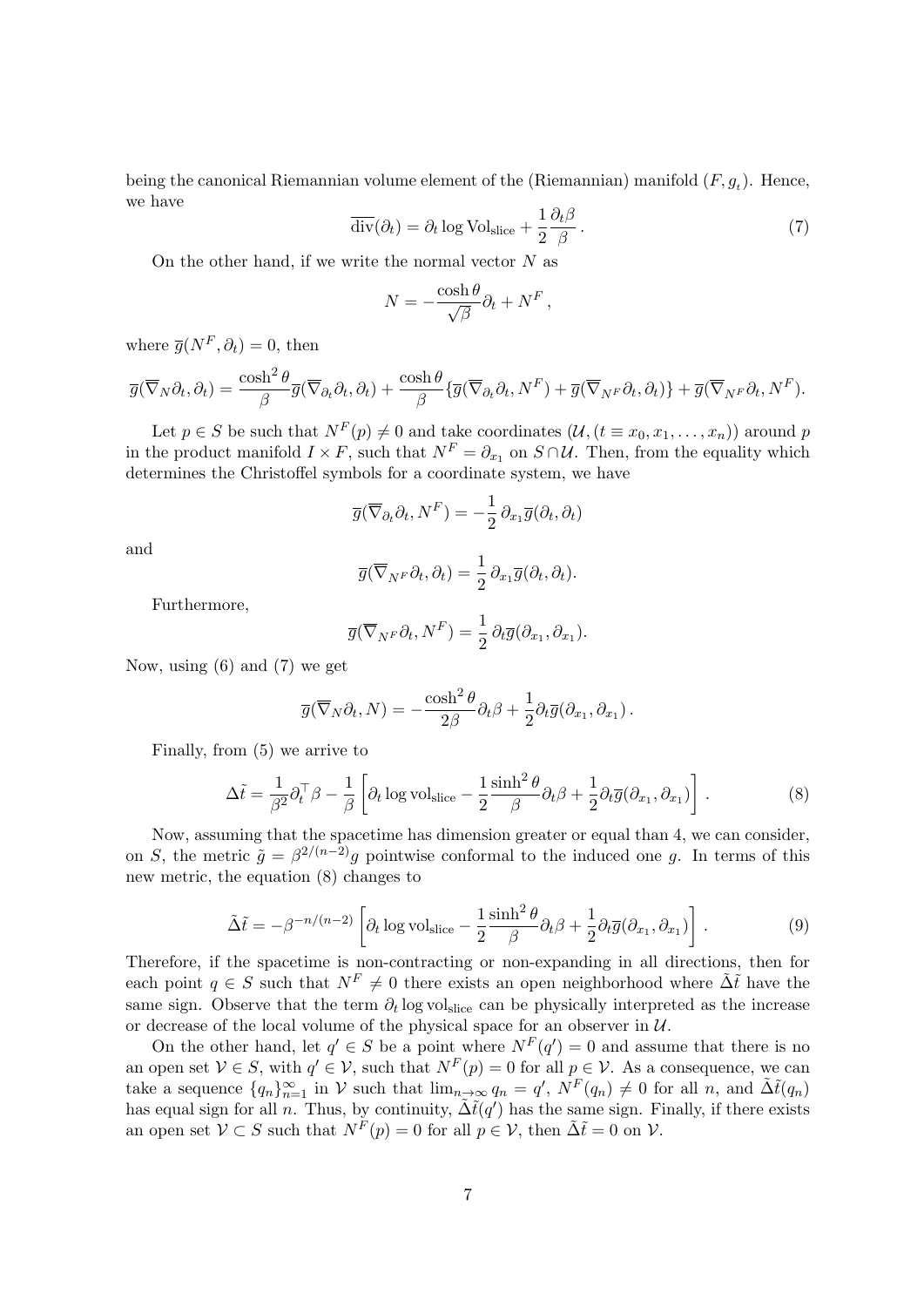**Remark 2** Although this conformal change does not apply when the manifold  $F$  is 2dimensional, we can build a 1-dimensional extension in order to increase the dimension of the Riemannian factor and the spacetime. Indeed, suppose that  $\dim(F) = 2$  and let S be a maximal surface in the spacetime  $(I \times F, \overline{g})$ . We consider the Lorentzian manifold manifold  $((I \times F) \times \mathbb{S}^1, \overline{g} + ds^2)$ , being  $ds^2$  the standard metric of  $\mathbb{S}^1$  and the following natural 3-dimensional isometric immersion,  $\hat{x}: S \times \mathbb{S}^1 \to (I \times F) \times \mathbb{S}^1$ , with  $\hat{x}(p, s) = (x(p), s)$ , for all  $p \in S$  and  $s \in \mathbb{S}^1$ .

Let us consider the natural identifications

$$
T_{(p,s)}(S \times \mathbb{S}^1) \equiv T_p S \oplus T_s \mathbb{S}^1, \qquad p \in S, \, s \in \mathbb{S}^1
$$

and

$$
T_{(q,s)}(\overline{M}\times\mathbb{S}^1)\equiv T_q\overline{M}\oplus T_s\mathbb{S}^1,\qquad q\in\overline{M},\,s\in\mathbb{S}^1.
$$

Then, for each tangent vector  $v \in T_pS$  (resp. normal vector  $w \in T_pS^{\perp}$ ) there is a canonical tangent vector  $\hat{v} = (v,0) \in T_{(p,s)}(S \times \mathbb{S}^1)$  (resp.  $\hat{w} = (w,0) \in T_{(p,s)}(S \times \mathbb{S}^1)^\perp$ ). Moreover, it is clear that if the surface S is maximal in  $\overline{M}$ , then the hypersurface  $S \times \mathbb{S}^1$  is maximal in  $\overline{M} \times \mathbb{S}^1$ .

We are now in position to state the following result,

**Theorem 3** Let  $(M^n, \overline{g})$ ,  $n \geq 3$ , be an orthogonal-splitted spacetime. Assume that  $(M, \overline{g})$  is non-contracting or non-expanding in all directions. Then every compact maximal hypersurface in M must be a level spacelike hypersurface satisfying equation  $(4)$ .

*Proof.* Under the assumptions in the statement above, we get from equation (9) that  $\tilde{t}$  is a superharmonic or subharmonic function on a compact Riemannian manifold. Then,  $\tilde{t}$  must be constant.  $\Box$ 

#### Remark 4

- a) As equation (9) shows, if such a hypersurface  $\{t = t_0\}$  exists, then  $\partial_t \log \text{vol}_{\text{slice}}(t_0) = 0$ .
- b) A simply calculation shows that

$$
\frac{d\omega_s}{ds}(0) = \frac{1}{2} \operatorname{trace}_S[x^*(\mathcal{L}_\xi \overline{g})] \omega_0,
$$

where  $\mathcal L$  stands for the Lie derivative. Assuming that the level hypersurface  $\{t = t_0\}$  is maximal and taking  $\xi = \partial_t$ , we obtain that

$$
\frac{1}{2}\mathrm{trace}_{S}[x^*(\mathcal{L}_{\partial_t}\overline{g})]=0.
$$

Moreover, if  $\partial_t$  is a conformal vector field, i.e.,  $\mathcal{L}_{\partial_t \overline{g}} = 2\rho \overline{g}$ , then  $\rho_{|_{t=t_0}} = 0$ , where  $\rho$ denotes the conformal factor.

Corollary 5 Let  $(I \times F, -dt^2 + g_t)$  be an orthogonal-splitted spacetime, with  $\beta \equiv 1$ , such that the physical space of the observer in  $\partial_t$  does not expand (resp. contract) in all directions. Then every compact maximal hypersurface must be a level spacelike hypersurface.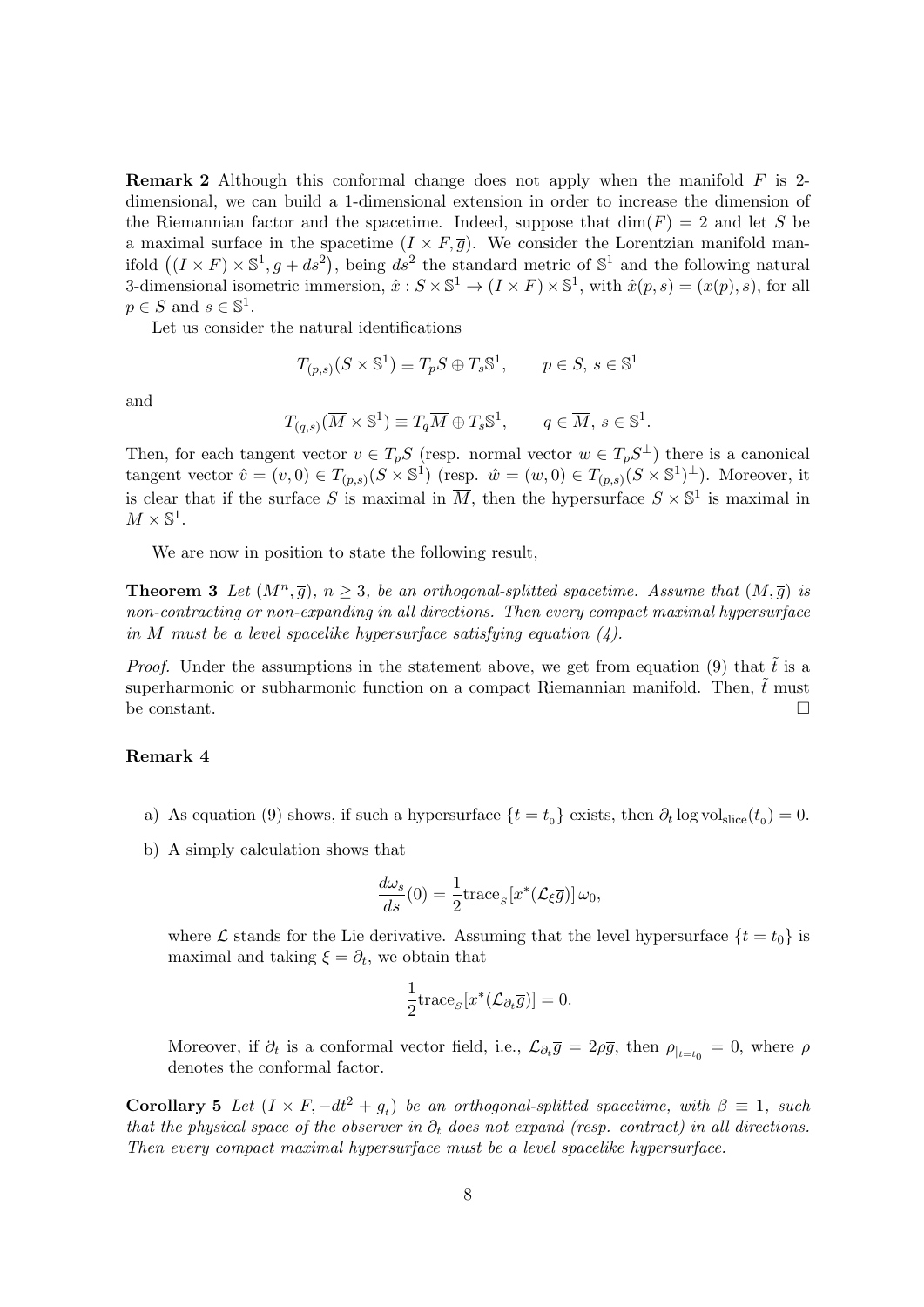**Remark 6** Note that, when  $\beta \equiv 1$ , the vector field  $\partial_t$  is an observer field with proper time t, and such that the observers in  $\partial_t$  are proper time synchronizables.

Moreover, each level spacelike hypersuperface  $F(t) := \{t\} \times F$  at t constant is a restspace of  $\partial_t$ , being each event in  $F(t)$  simultaneous for all the observers in  $\partial_t$ .

Given  $p, q \in F$ , the distance between  $p_t := (t, p)$  and  $q_t := (t, q)$  measured by an observer at the instant t is given by  $d_t(p_t, q_t)$ , where  $d_t$  is the Riemannian distance in  $F(t)$ . Therefore, the spacetime is non-contracting (resp. non-expanding) in all directions if and only if  $d_t(p_t, q_t)$ is non-decreasing (resp. non-increasing) for all  $p, q \in F$ .

We can derive some consequences from the previous results for certain relevant spacetimes. The first application is relative to multiply warped product spacetimes. Consider I an interval of the real line,  $m (m \geq 2)$  Riemannian manifolds  $(F_i, g_i)$  and m positive functions  $f_i \in$  $C^{\infty}(I)$ , and let us endow the product manifold  $I \times F_1 \times \cdots \times F_m$  with the Lorentzian metric  $-dt^2 + f_1^2 g_1 + \cdots + f_m^2 g_m$ .

Multiply warped products are interesting in Cosmology. For instance, it is well-known that the Kasner spacetime can be regarded as a multiply warped product [17]. Also, in the study of the  $(2 + 1)$  BTZ Black Hole, the multiply warped products are considered [19].

Observe that, if  $f_i = f$  for all i, then the spacetime is a generalized Robertson-Walker spacetime.

Corollary 7 Let  $(I \times F_1 \times \cdots \times F_m, -dt^2 + \sum_{i=1}^m f_i^2(t)g_{F_i})$  be a multiply warped product spacetime, such that the functions  $f_i'(t)$  have a common sign for all  $i = 1, ..., n$ . Then, every compact maximal hypersurface in M must be a level spacelike hypersurface.

In particular, in every Lorentzian product  $(\mathbb{R} \times F, -dt^2 + g_F)$ , the only compact maximal hypersurfaces are the spacelike level hypersurfaces.

It can also be treated the case of standard static spacetimes (compare with [30, Prop. 2]),

Corollary 8 In an n-dimensional  $(n \geq 3)$  standard static spacetime  $(I \times F, -h^2 dt^2 + g_F)$ , the only compact maximal hypersurfaces are the level spacelike hypersurfaces.

Observe that, in this case, every level spacelike hypersurface  $\{t = t_0\}$  is totally geodesic.

Finally, we can also consider the case of certain Lorentzian twisted products. Recall that a Lorentzian twisted product is a product manifold of an open interval I of the real line and a Riemannian manifold  $(F, g_F)$ , endowed with the Lorentzian metric  $\bar{g} = -dt^2 + \lambda g_F$ , where  $\lambda \in C^{\infty}(I \times F)$  is a positive function. In this case, it is well-known that the level hypersurfaces at t constant are totally umbilical (see  $[25]$ ).

**Corollary 9** In a Lorentzian twisted product spacetime  $(I \times F, -dt^2 + \lambda g_F)$  such that  $\partial_t \lambda \geq$ 0 (resp.  $\leq$  0), every compact maximal hypersurface is a level spacelike hypersurface at t constant.

# 4 Behavior of the volume function

In this section, we consider spacetimes whose expanding or contracting behaviour changes its monotonicity. With this aim, we introduce the following notion. We say that in an orthogonal-splitted spacetime,  $(I \times F, -\beta dt^2 + g_t)$ , a level spacelike hypersurface  $t = t_0$  is a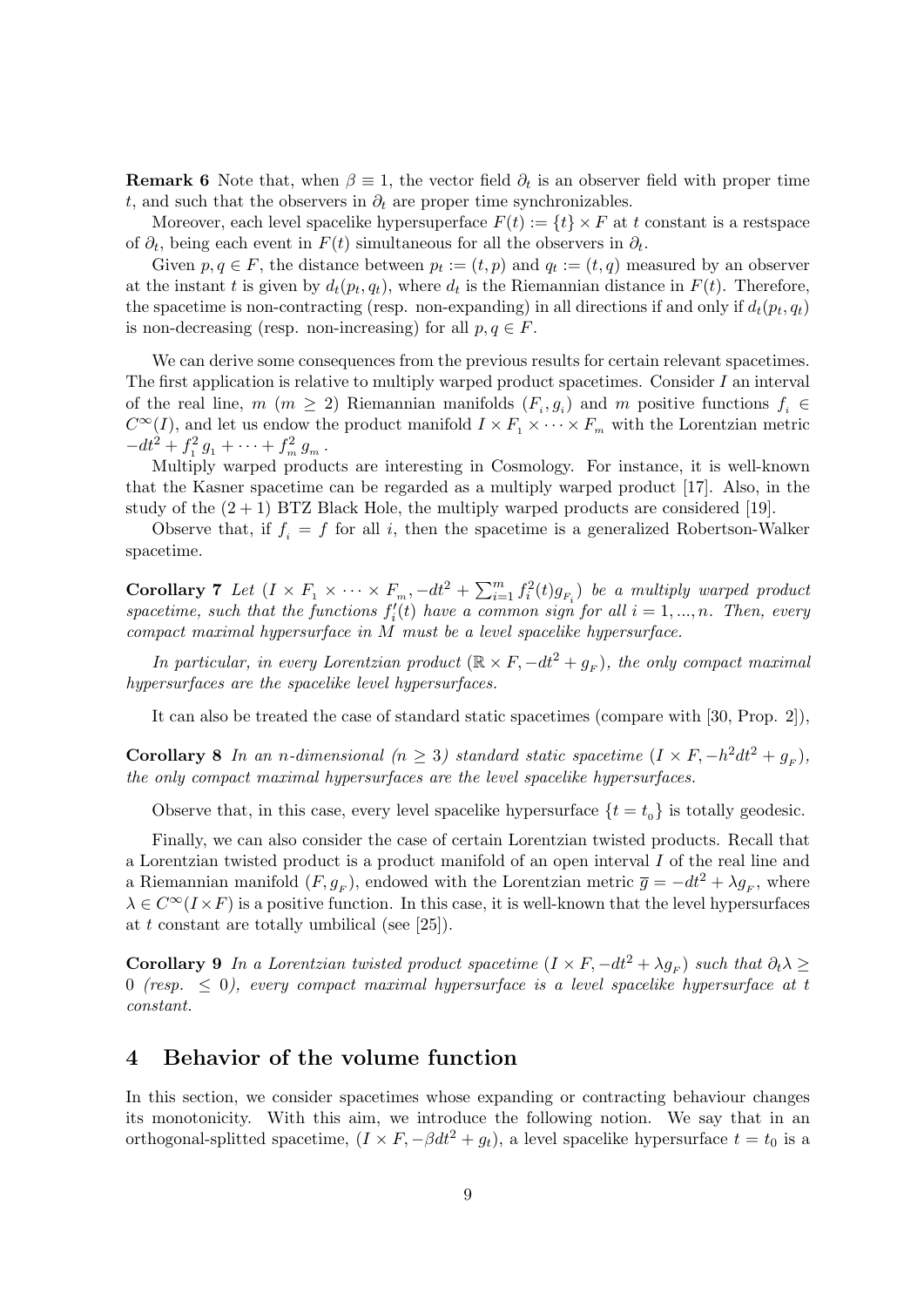level transition hypersurface, if the spacetime is non-contracting in the region of spacetime with  $t \leq t_0$  and non-expanding in the region of spacetime with  $t \geq t_0$ .

Note that if there exist two different spacelike level transition hypersurfaces, then the portion of the spacetime contained between them has a geometrical and physical meaning. In geometrical terms, in this region the -metric of the- spacetime has no dependance with the t-coordinate; in physical terms, the spacetime does not evolve here (it is standard static in this region).

Observe that this change of behavior is similar to the one of the spatially closed Friedmann model present (see, for instance, [23, Ch. 12]).

Taking into account the formula (3), it is clear that any level transition hypersurface must be maximal.

Next, we present our second main result:

**Theorem 10** Let  $(M^n, \overline{g})$ ,  $n \geq 3$ , be an orthogonal-splitted spacetime which has a level spacelike transition hypersurface. Then every compact maximal hypersurface in M must be also a level spacelike hypersurface.

*Proof.* Let  $\{t = t_0\}$  be the level spacelike transition hypersurface. Consider the function  $\tilde{t} - t_0$ on a compact maximal hypersurface. From (9), it follows that

$$
(\tilde t-t_0)\tilde \Delta (\tilde t-t_0)\geq 0\,.
$$

This fact implies that  $\tilde{t} - t_0$  is constant, and so the hypersurface must be a level spacelike hypersurface.

To clarify the last reasoning, consider any function  $h \in C^{\infty}(P)$  on a compact Riemannian manifold P, such that  $h\Delta h \geq 0$ . Then, by considering  $\Delta h^2$  and the divergence theorem, it is no difficult to see that h must be constant. This, applied to the function  $\tilde{t} - t_0$ , ends the  $\Box$ 

Example 11 The previous theorem can be applied to a wide family of spacetimes. For instance, let  $(F_i, g_i)$ ,  $1 \leq i \leq m$ , be a finite set of compact Riemannian manifolds. Consider the Lorentzian multiply warped product spacetime  $(\mathbb{R} \times F_1 \times \cdots \times F_m, -dt^2 + \sum_i a_i^2 \exp(-b_i^2 t^2)g_i$ , where  $a_i, b_i$ , are non-zero constants. As a consequence of Theorem 10, in this spacetime the only compact maximal hypersurface is given by the spacelike slice  $\{t = 0\}$ .

Remark 12 The concept of transition hypersurface can be given, in a similar way, for a spacelike hypersurface (non-necessarily for a spacelike level hypersurface). Nevertheless, such a transition hypersurface may not be maximal, as the following example shows. Consider the spacetime  $(I \times \mathbb{S}^1, -dt^2 + (-t^2 + 2t\sin s + 3)ds^2)$ , where  $I \subset \mathbb{R}$  is the maximal domain of the t coordinate where the spacetime can be defined. Here, the transition hypersurface is given by  $t = \sin s$  and it is not maximal.

Remark 13 If the inequalities are reversed in the definition of transition hypersurface, counterexamples to uniqueness results can be provided. For example, consider the de Sitter spacetime,  $(\mathbb{R} \times \mathbb{S}^n, -dt^2 + \cosh^2(t)g_{\mathbb{S}^n})$ . Every rigid motion of the level spacelike hypersurface  ${t = 0}$  is a maximal hypersurface. Observe that, in this case,  ${t = 0}$  constitutes the level spacelike transition hypersurface with reversed behavior.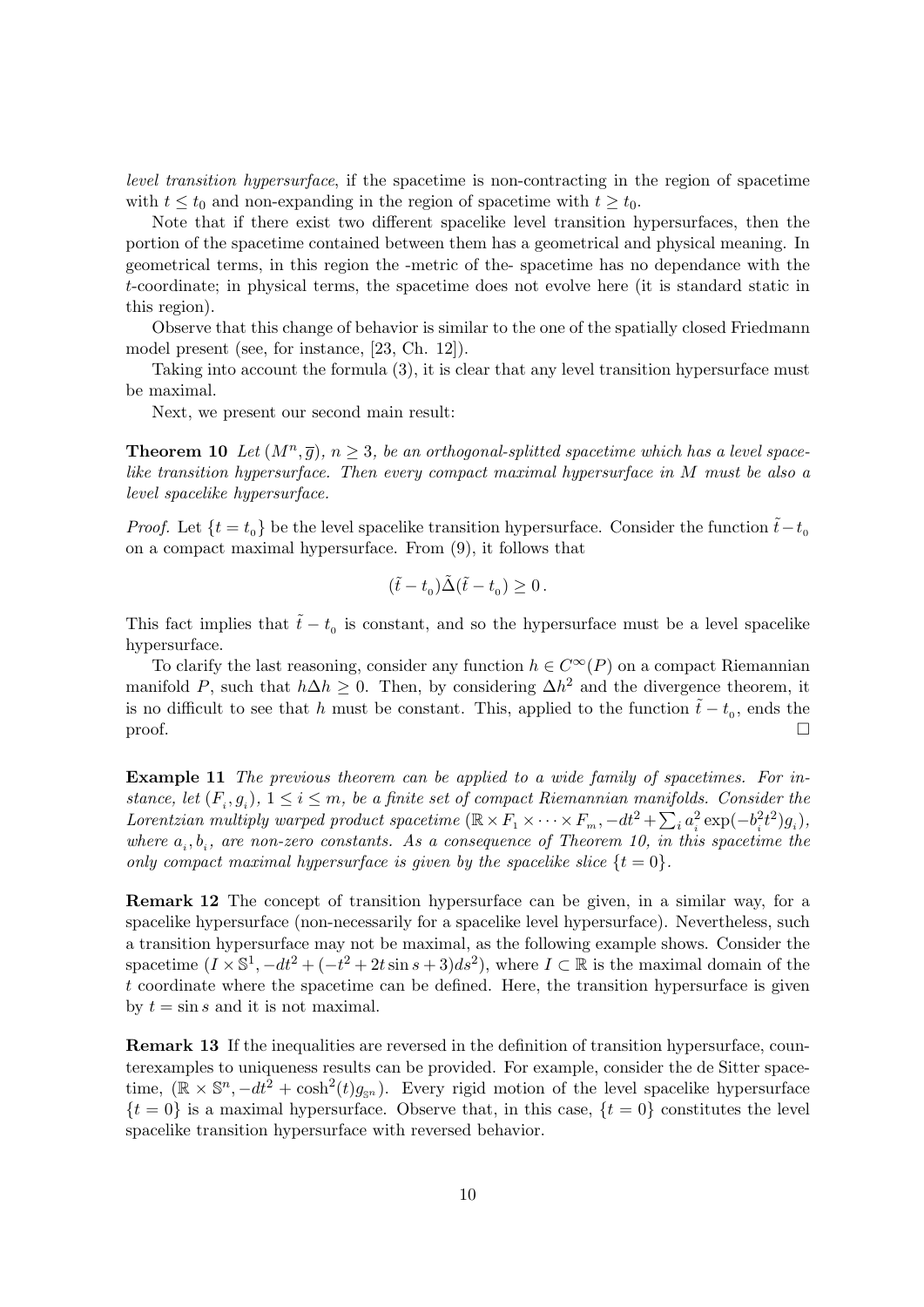# 5 Applications to Geometric Analysis

We will begin this section showing that every compact spacelike hypersurface in an orthogonalsplitted spacetime is a maximal hypersurface in a suitable pointwise conformal spacetime. Later, our previous uniqueness parametric results will be applied to study several Geometric Analysis problems, which arise naturally from Lorentzian Geometry.

Let S be a spacelike hypersurface isometrically immersed in an orthogonal-splitted spacetime  $(M, \overline{g})$ . It can be considered the hypersurface S isometrically immersed in the pointwise conformal spacetime  $(M, \tilde{g} = e^{2\alpha} \overline{g})$ , where  $\alpha \in C^{\infty}(I \times F)$ . The unitary normal vector field N of S in  $(M, \bar{g})$ , is related with the unitary normal vector field  $\tilde{N}$  of S in  $(M, \tilde{g} = e^{2\alpha} \bar{g})$  by  $\tilde{N} = e^{-\alpha} N$ . Observe that since S is spacelike in  $(M, \bar{g})$ , then S is also spacelike in  $(M, \tilde{g})$ . If we take  ${E_i}_{i=1}^n$  a local frame field on S in  $(M,\overline{g})$ , then  ${e^{-\alpha}E_i}_{i=1}^n$ , denoted by  ${\{\tilde{E_i}\}}_{i=1}^n$ , is a local frame field on S in  $(M, \tilde{g})$ . Denoting by H and H the mean curvatures of S in  $(M, \bar{g})$ and  $(M, \tilde{q})$ , respectively, we have

$$
n\tilde{H} = \sum_{i=1}^n \tilde{g}(\tilde{\nabla}_{\tilde{E}_i} \tilde{N}, \tilde{E}_i) = \sum_{i=1}^n g(\tilde{\nabla}_{E_i} e^{-\alpha} N, E_i) = \sum_{i=1}^n e^{-\alpha} g(\tilde{\nabla}_{E_i} N, E_i),
$$

where  $\tilde{\nabla}$  is the Levi-Civita connection of  $\tilde{q}$ . Then, from the previous equation it follows

$$
e^{\alpha} \tilde{H} = H + \overline{g}(\overline{\nabla}\alpha, N). \tag{10}
$$

We need the following technical result:

Lemma 14 Let S be a compact spacelike hypersurface immersed in an orthogonal-splitted spacetime  $(M, \overline{g})$  and N its unitary normal vector field. Then, for every function  $h \in C^{\infty}(S)$ , there exists a function  $\overline{\alpha} \in C^{\infty}(M)$  such that

$$
(\overline{\nabla}\overline{\alpha})^{\perp}_{|_{S}}=-hN\,.
$$

*Proof.* The compactness of S allows to take an open interval J such that the geodesics  $\gamma_p(s)$  starting at  $p \in S$  satisfying  $\gamma'_p(s) = N(p)$  are defined for all  $p \in S$  and for all  $s \in J$ . On the other hand, the function h can be extended to a tubular neighborhood  $\mathcal{U} = \{\gamma_p(s):$  $s \in J$ ,  $p \in S$  of S, being  $\overline{h}$  constant along each geodesic  $\gamma_p(s)$ , with value  $h(p)$ . Moreover, the vector field defined in each point of U by  $\gamma_p'(s)$ , also extends to the normal vector field N. Obviously, its flow on  $I \times S$  is given by  $\varphi(s, p) = \gamma_p(s)$ , being  $\varphi$  bijective. Consider the smooth function  $\pi_J \circ \varphi^{-1}$ . Then, the normal component of the gradient  $\overline{\nabla} \left( \overline{h} \cdot (\pi_J \circ \varphi^{-1}) \right)$  $|s|$ is equal to hN, since  $\overline{g}(N, \overline{\nabla}h) = 0$ .

Now, let us take  $\phi$  a function on M such that  $0 \leq \phi(p) \leq 1$ , for all  $p \in M$ , satisfying (see Corollary in Section 1.11 of [32]) that

i)  $\phi(p) = 1$  if  $p \in \{\gamma_p(s) : s \in J', p \in S\}$ , being  $J' \subset J$  a closed interval with  $0 \in J'$ . *ii*) supp  $\phi \subset \mathcal{U}$ .

Therefore, the function  $\phi$  allows to extend the function  $\pi_J \circ \varphi^{-1}$  to all M and obtain  $\overline{\alpha}$ .  $\Box$ 

Lemma 15 In an orthogonal-splitted spacetime, every compact spacelike hypersurface is a maximal hypersurface in a suitable pointwise conformal spacetime.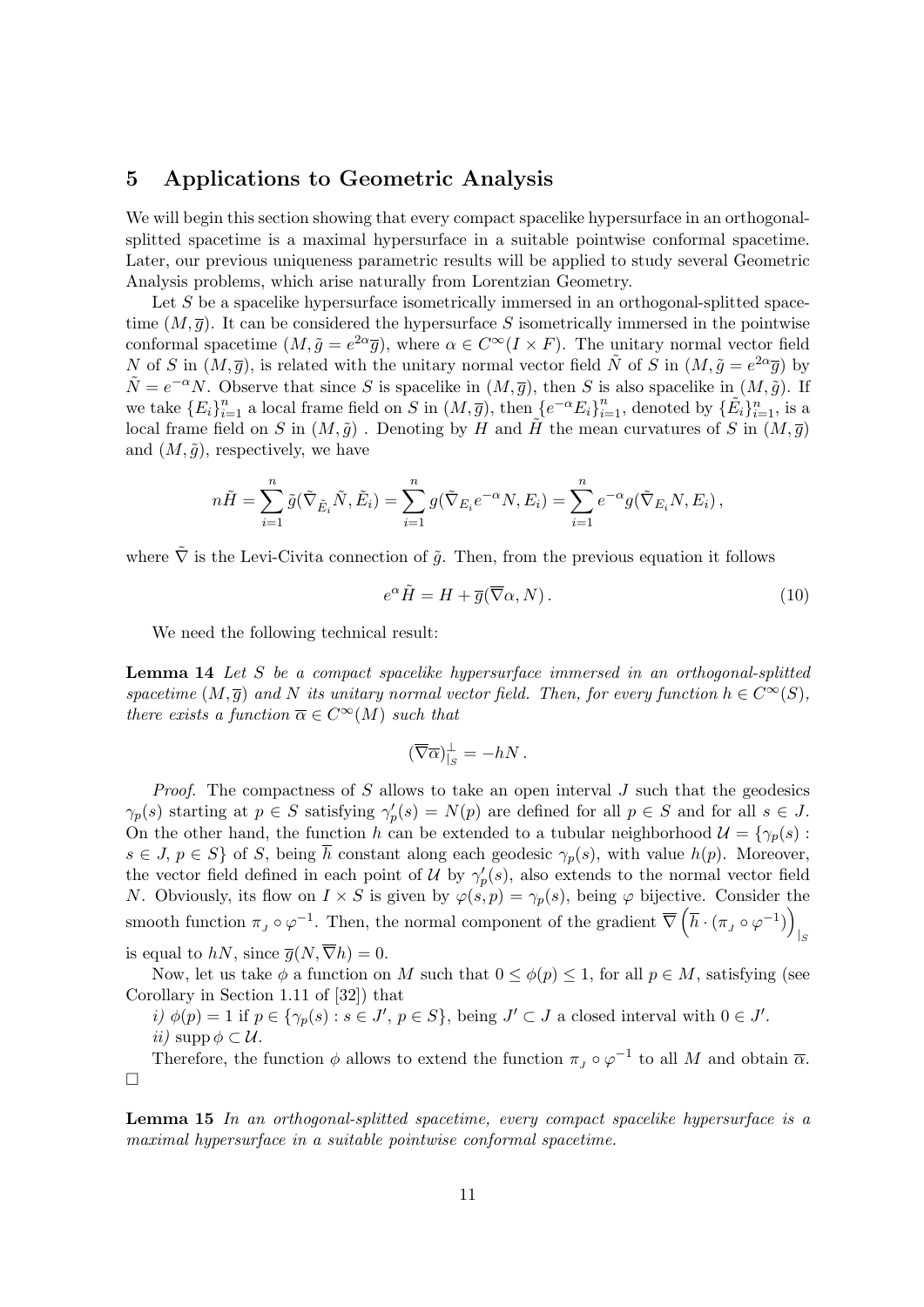*Proof.* It follows from equation (10) and the previous lemma.

Let  $(M, \overline{g})$  be an orthogonal-splitted spacetime and  $\alpha \in C^{\infty}(F)$  a smooth function. Consider the natural extension  $\overline{\alpha} = \alpha \circ \pi_F$  on M. Let S be a compact maximal hypersurface in  $(M, \bar{g})$ . Then, from (10), the mean curvature function of S isometrically immersed in the conformal spacetime  $(M, e^{2\overline{\alpha}}\overline{g})$  is given by

$$
\tilde{H} = e^{-\overline{\alpha}} \overline{g}(\overline{\nabla}\overline{\alpha}, N) .
$$

Note that the uniqueness of S as maximal hypersurface in  $(M, \overline{g})$ , is equivalent to the uniqueness of S as compact spacelike hypersurface in  $(M, e^{2\overline{\alpha}}\overline{q})$ , whose mean curvature is  $\tilde{H} = e^{-\alpha} \overline{g}(\overline{\nabla}\overline{\alpha}, N)$ . Making use of this fact, we can obtain some Geometric Analysis results.

Let F be a compact differentiable manifold and  $(I \times F, \overline{q})$  an *n*-dimensional  $(\geq 4)$ ) orthogonal-splitted spacetime. Let  $u : F \longrightarrow I$  be a smooth function, such that the entire graph  $\Sigma_u = \{(u(p), p) : p \in F\}$  is spacelike. Consider  $\alpha \in C^{\infty}(F)$  and denote by N the unitary normal vector field on  $\Sigma_u$ . If  $H(u)$  stands for the mean curvature function on the graph  $\Sigma_u$  isometrically immersed in the conformal spacetime  $(I \times F, e^{2\overline{\alpha}}\overline{g})$ , with  $\overline{\alpha} = \alpha \circ \pi_F$ , and we assume that either the spacetime  $(I \times F, \overline{g})$  is non-contracting or non-expanding in all directions, or it has a level spacelike transition hypersurface, then every solution to the equation

$$
\tilde{H}(u) = e^{-\overline{\alpha}} g_u(d\pi_F(N), D_u\alpha),
$$

being  $D_u$  the gradient operator in  $(F, g_u)$ , must be constant.

This last fact can be particularized to the case in which the Lorentzian ambient manifold is a generalized Robertson-Walker spacetime.

Let  $(F, g_F)$  be a *n*-dimensional compact Riemannian manifold and  $f: I \longrightarrow \mathbb{R}$  a positive smooth function. For each  $u \in C^{\infty}(F)$  such that  $u(F) \subseteq I$ , we can consider its graph  $\Sigma_u = \{(u(p), p) : p \in F\}$  in the Lorentzian warped product  $(M = I \times_f F, \overline{g})$ . The graph inherits from  $M$  a metric, represented on  $F$  by

$$
g_u = -du^2 + f(u)^2 g_F.
$$

This metric is Riemannian (i.e. positive definite) if and only if u satisfies  $|Du| < f(u)$ everywhere on F, where Du denotes the gradient of u in  $(F, g_F)$  and  $|Du|^2 = g_F(Du, Du)$ . Note that  $\tilde{t}(u(p), p) = u(p)$  for any  $p \in F$ , and so  $\tilde{t}$  and u may be naturally identified on  $\Sigma_u$ .

When  $\Sigma_u$  is spacelike, the unitary normal vector field on  $\Sigma_u$  satisfying  $\overline{g}(N, \partial_t) < 0$  is

$$
N = \frac{1}{f(u)\sqrt{f(u)^2 - |Du|^2}} (f(u)^2 \partial_t + Du).
$$

**Theorem 16** Let  $(F, g_F)$  be a compact Riemannian manifold, and  $\alpha : F \longrightarrow \mathbb{R}$ ,  $f : I \longrightarrow$  $(0, \infty)$  smooth functions, where  $I = (a, b)$  is an open interval, satisfying:

 $i)$  either  $f'$  is signed,

ii) or f is non-decreasing in the interval  $(a, t_0)$  and non-increasing in the interval  $(t_0, b)$ , for some  $t_0 \in (a, b)$ .

Then, the only entire spacelike graphs  $\Sigma_u = \{(u(p), p) : p \in F\}$  in the spacetime  $(I \times$  $F, -e^{2\overline{\alpha}}dt^2 + e^{2\overline{\alpha}}g_F)$  whose mean curvature  $\tilde{H}$  is prescribed by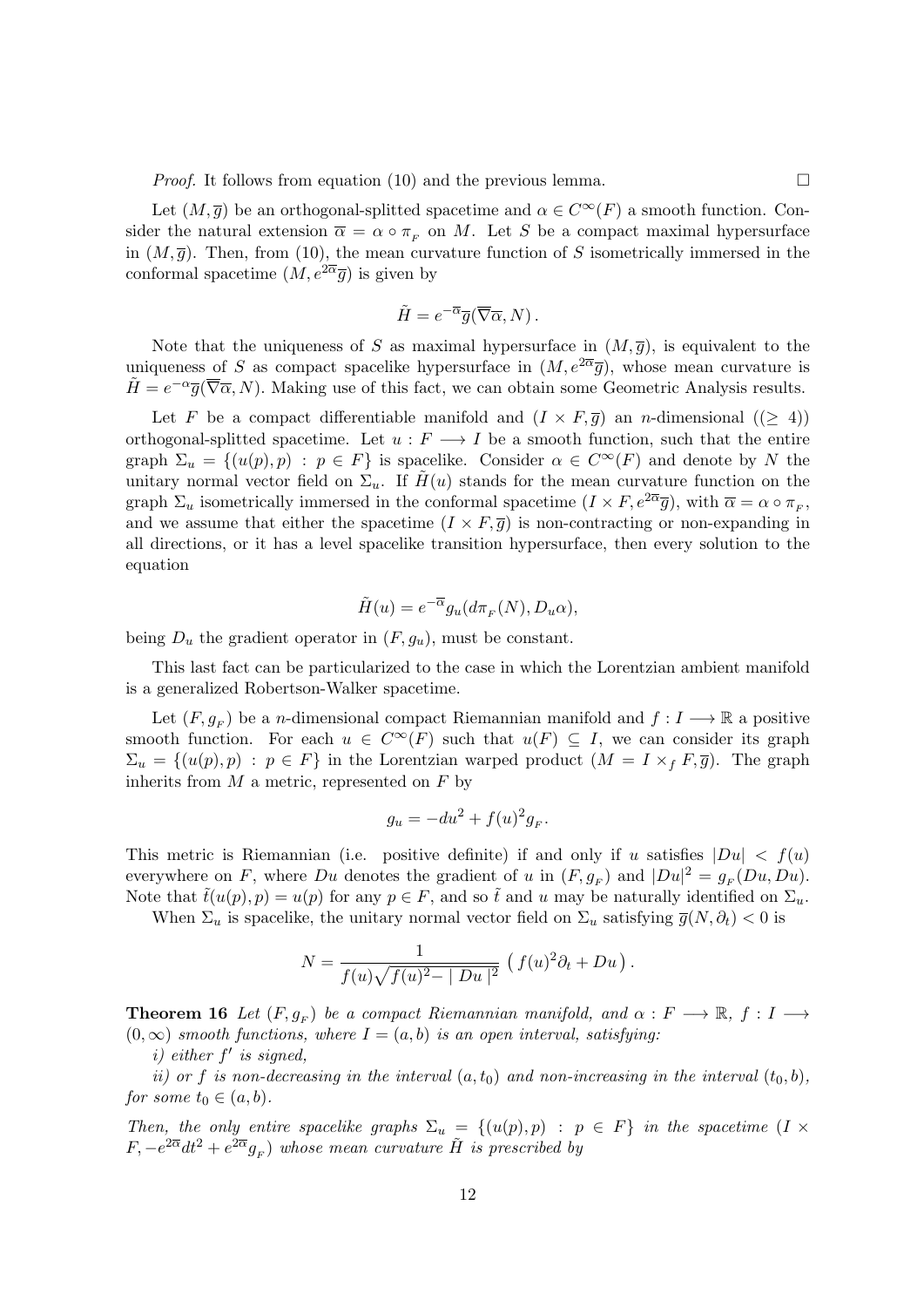$$
\tilde{H}(u) = \frac{e^{-\overline{\alpha}}}{f(u)\sqrt{f(u)^2 - |Du|^2}} g_F(D\alpha, Du)
$$

are the constant graphs  $u = u_0$  such that  $f'(u_0) = 0$ .

Note that the graph  $\Sigma_u$  is spacelike in  $(I \times F, -e^{2\overline{\alpha}} dt^2 + e^{2\overline{\alpha}} g_F)$  if and only if so is in  $(I \times F, -dt^2 + f(t)^2 g_F)$ . On the other hand, if we conceive the mean curvature function of a graph  $\Sigma_u$  as a known operator  $H(u)$  on  $C^{\infty}(F)$ , Theorem 16 can be rewritten in the following equivalent form:

**Theorem 17** Let  $(F, g_F)$  be a compact Riemannian manifold, and  $\alpha : F \longrightarrow \mathbb{R}$ ,  $f : I \longrightarrow$  $(0, \infty)$  smooth functions, where  $I = (a, b)$  is an open interval, satisfying:

 $i)$  either  $f'$  is signed,

ii) or f is non-decreasing in the interval  $(a, t_0)$  and non-increasing in the interval  $(t_0, b)$ , for some  $t_0 \in (a, b)$ .

Then, the only solutions to the differential equation

$$
\tilde{H}(u) = \frac{e^{-\alpha}}{f(u)\sqrt{f(u)^2 - |Du|^2}} g_F(D\alpha, Du),
$$

with the restriction  $|Du| < f(u)$  are the constant functions  $u = u_0$ , with  $f'(u_0) = 0$ .

### Acknowledgments

Juan A. Aledo was partially supported by MINECO/FEDER Grant no. MTM2016-80313- P. Rafael M. Rubio is partially supported by Spanish MINECO and ERDF Project No. MTM2016-78807-C2-1-P.

#### References

- [1] J.A. Aledo, A. Romero and R.M. Rubio, Constant mean curvature spacelike hypersurfaces in Lorentzian warped products and Calabi-Bernstein type problems, Nonlinear Anal. 106 (2014), 57–69.
- [2] J.A. Aledo, R.M. Rubio and J.J. Salamanca, Complete spacelike hypersurfaces in generalized Robertson-Walker and the null convergence condition, Calabi-Bernstein problems, J.J. RACSAM 111 (2017), 115–128.
- [3] J.A. Aledo, A. Romero and R.M. Rubio, Upper and lower bounds for the volume of a compact spacelike hypersurface in a generalized RobertsonWalker spacetime, International Journal of Geometric Methods in Modern Physics 11 n 01 (2014), p. 1450006.
- [4] L.J. Alías and S. Montiel, Uniqueness of spacelike hypersurfaces with constant mean curvature in generalized Robertson-Walker spacetimes. Differential geometry, Valencia, 2001, 5969, World Sci. Publ., River Edge, NJ, (2002).
- [5] L.J. Alías, A. Romero and M. Sánchez, Uniqueness of complete spacelike hypersurfaces of constant mean curvature in Generalized Robertson-Walker spacetimes, Gen. Relativity Gravitation 27 (1995), 71–84.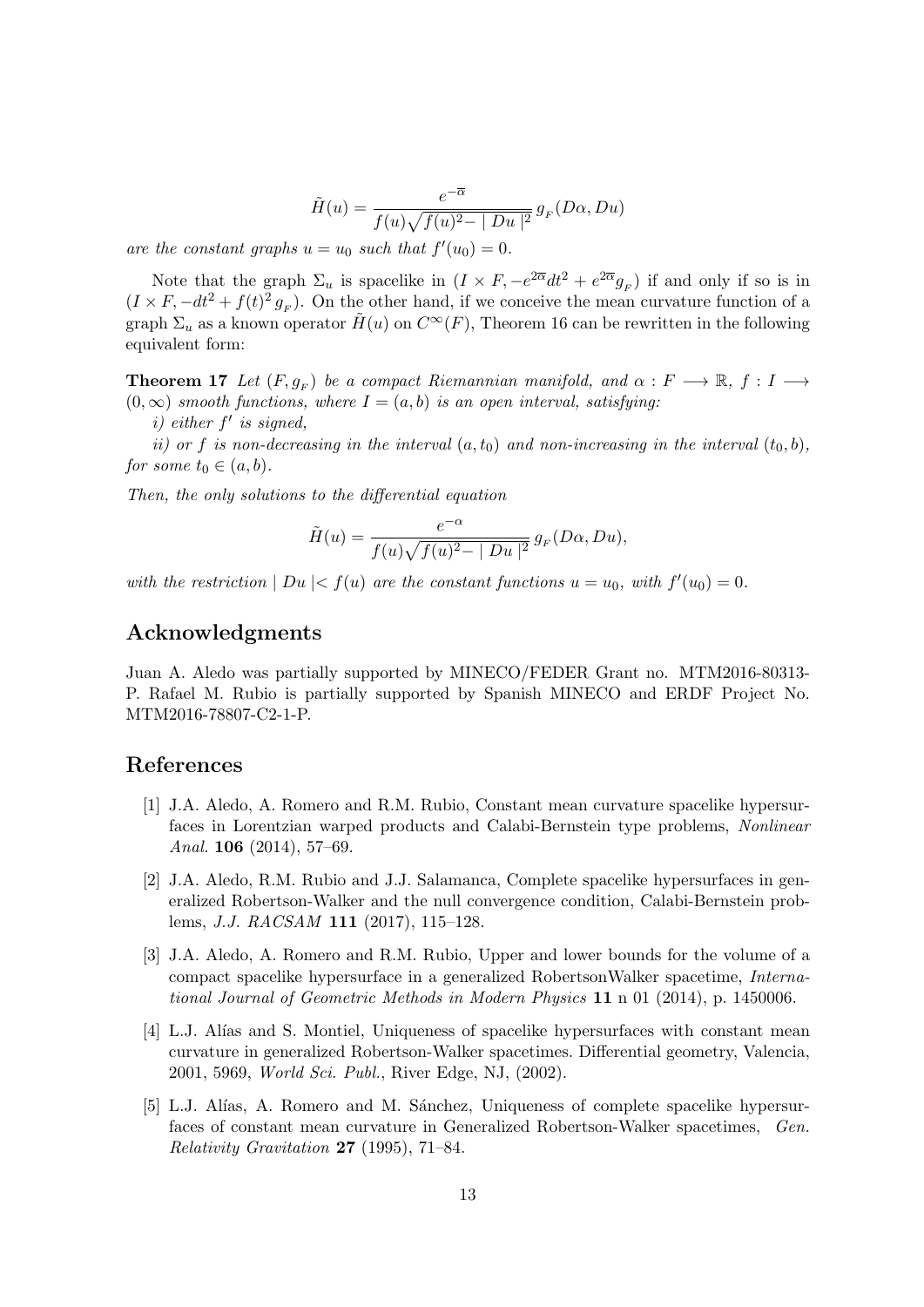- [6] R. Bartnik, Existence of maximal surfaces in asymptotically flat spacetimes, Comm. Math. Phys. 94 (1984), 155–175.
- [7] J.K. Beem, P.E. Ehrlich and K.L. Easley 1996 Global Lorentzian Geometry (Pure and Applied Mathematics vol 202) 2nd edn (New York: Dekker)
- [8] A.N. Bernal and M. Sánchez, Smoothness of time functions and the metric splitting of globally hyperbolic spacetimes, Com. Math. Phys. 257 (2005), 43–50.
- [9] D. Brill, Maximal Surfaces in Closed and Open Spacetimes, Proceedings on the first Marcel Grossman meeting on General Relativity (1977), 193–206.
- [10] D. Brill and F. Flaherty, Isolated maximal surfaces in spacetime, Comm. Math. Phys. 50 (1984), 157–165.
- [11] E. Calabi, Examples of Bernstein problems for some non-linear equations, Proc. Sympos. Pure Math. 15 (1970), 223–230.
- [12] S.Y. Cheng, S.T. Yau, Maximal space-like hypersurfaces in the Lorentz-Minkowski spaces, Ann. Math. 104 (1976), 407–419.
- [13] Y. Choquet-Bruhat and R. Geroch, Global Aspects of the Cauchy Problem in General Relativity, Commun. Math. Phys. 14 (1969), 329–335.
- [14] Y. Choquet-Bruhat, The problem of constraints in General Relativity: solution of the Lichnerowicz equation. Differential Geometry and Relativity, Math. Phys. Appl. Math. vol. 3, D. Reidel, Dordrecht (1976), 225–235.
- [15] Y. Choquet-Bruhat, General Relativiy and the Einstein Equations, Oxford Math. Monogr., Oxford Univ. Press, New York, 2009.
- [16] M. Do Carmo, Riemannian Geometry, Birkäuser, Boston 1992.
- [17] A. Harvey, Geodesics in Kasner universes, Phys. Rev. D 39 (1989), 673–676.
- [18] S.W. Hawking, The existence of Cosmic Time Functions, Proc. Roy. Soc.. London, Series A 308 (1969), 433–435.
- [19] S-T. Hong, J. Choi and Y-J. Park, (2 + 1) BTZ Black Hole and Multiply Warped Product Spacetimes, Gen. Relativity Gravitation 35 (2003), 2105–2116.
- [20] J. Josr, Riemannian Geometry and Geometric Analysis, Springer, New York 2010.
- [21] J.E. Marsden and F.J. Tipler, Maximal hypersurfaces and foliations of constant mean curvature in General Relativity, Phys. Rep. 66 (1980), 109–139.
- [22] H. Omori, Isometric immersions of Riemannian manifolds, J. Math. Soc. Japan 19 (1967), 205–214.
- [23] B. O'Neill, Semi-Riemannnian Geometry, Academic Press, New York (1983).
- [24] J.A.S. Pelegr $\rm\AA$ n, A. Romero, Rubio, Rafael M., Uniqueness of complete maximal hypersurfaces in spatially open (n+1)-dimensional Robertson-Walker spacetimes with flat fiber, Gen. Relativity Gravitation 48 (2016), 14 pp.